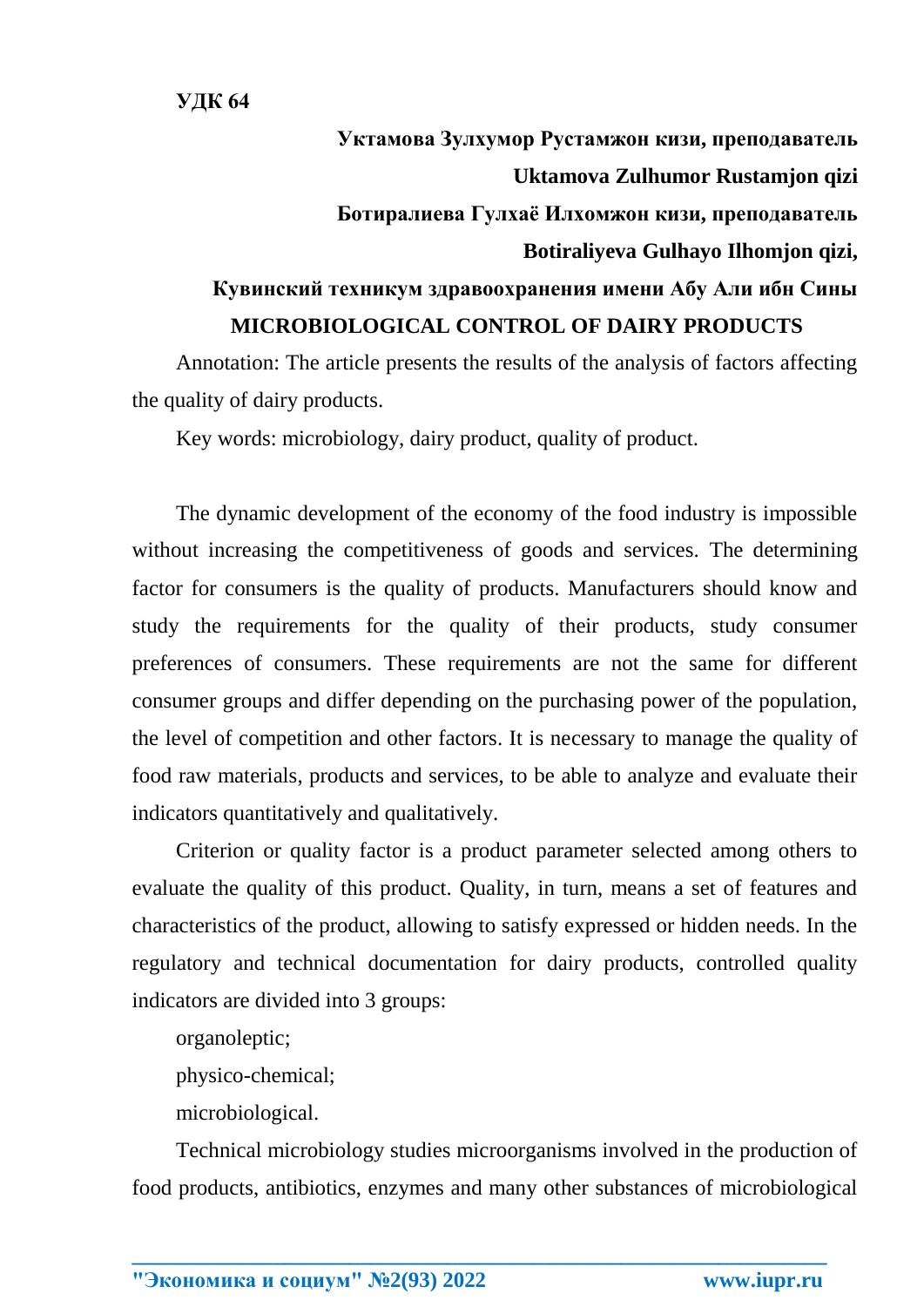origin. Microbiology of milk and dairy products is a branch of technical microbiology that studies both microorganisms used in the dairy industry in the manufacture of various products, but also pathogenic microorganisms found in this production.

Sanitary microbiology examines the microflora of the environment for possible negative or beneficial effects of microorganisms present in it on human health. The sanitary condition of dairy enterprises is one of the most important factors affecting the quality and shelf life of dairy products. At all enterprises of the industry, the necessary sanitary and hygienic conditions must be created to ensure the production of completely safe and high-quality products. Thus, the microbiology of milk combines the tasks of technical and sanitary microbiology.

Microbiological control is designed to determine the compliance of raw materials and finished products with microbiological safety and quality requirements, as well as to detect microbiological contamination of raw materials, semi-finished products, technological equipment or the environment (water, air, etc.) and to identify the source of contamination. The quality and safety of food products can be assessed by direct detection of certain microorganisms, however, as a rule, such an assessment is carried out by indirect indicators that allow us to judge the possible contamination of products with technically harmful microorganisms. The basic principle of microbiological food safety is the absence of harm to human health in terms of the occurrence of diseases and poisoning of an infectious nature when eating food. At the same time, the risk for consumers is usually associated with the origin of raw materials from unfavorable sources, with violations in the technology of production of products, their contamination during sale, storage

Microbiological risks - diseases of food origin, the cause of which they are, represent an important problem in the field of public health, which is becoming more and more urgent. Most countries that have established systems for registering cases of foodborne diseases have noted a significant increase over the past decades in the prevalence of diseases caused by microorganisms contained in food,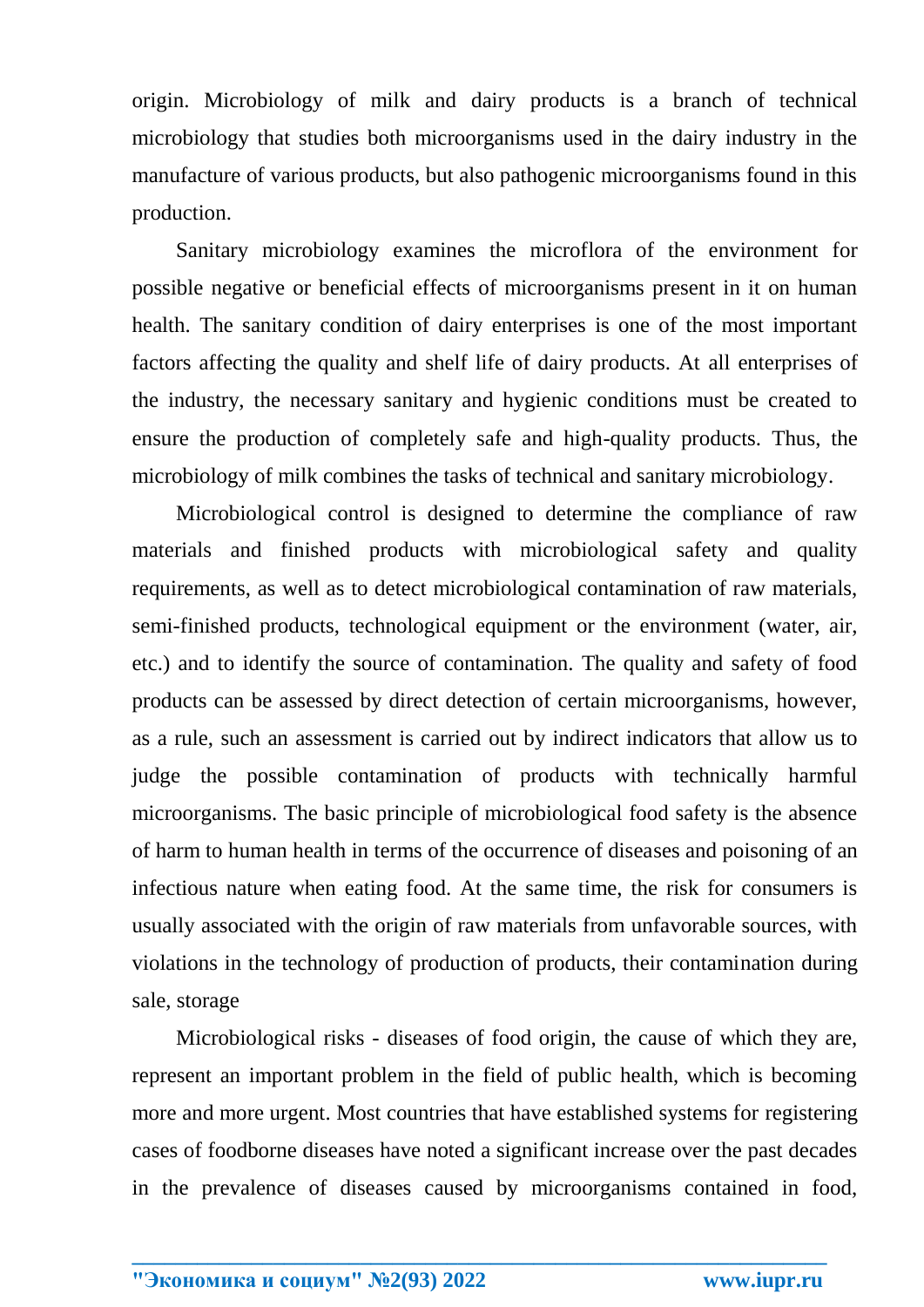including pathogens such as Salmonella, Campylobacter jejuni and enterohemorrhagic E. coli, as well as diseases caused by parasites such as coli cryptosporidium, cryptospora and trematodes. Hygienic standards for microbiological indicators include the control of 4 groups of microorganisms: sanitary-indicative, which include mesophilic aerobic and facultative anaerobic microorganisms - MAFAnM, bacteria of the Escherichia coli group — BHCP (COLI-FORMS); conditionally pathogenic microorganisms, which include Escherichia coli, bacteria of the genus Proteus, Bacillus cereus and sulfatereducing clostridia; pathogenic microorganisms (salmonella and others); spoilage microorganisms - yeast, and moldy fungi. Physical hazards are the most common type of hazard that can manifest itself in food products, characterized by the presence of foreign material. Physical hazards, like biological and chemical hazards, can enter a food product at any stage of production. The risk of harm to the consumer's health is low for most foreign objects, since few of them can be sharp or hard enough to cause physical damage. But in any case, it will be unpleasant for the consumer to detect a foreign object in the food. However, some physical hazards can pose quite a tangible threat to health. Fragments of glass and hard plastic are an object of increased danger. The ingress of fragments into products poses a direct threat to the health of consumers.

An indirect indicator of environmental pollution is the detection of sanitaryindicative microorganisms. Product safety control is carried out by an alternative method, when the absence of sanitary-indicative, conditionally pathogenic and pathogenic microorganisms in a certain mass or a certain volume of the product is taken as the norm. Hygienic standards for microbiological indicators are set out and regulate the following groups of microorganisms:

- sanitary-indicative microorganisms - mesophilic aerobic and facultative anaerobic microorganisms (KMAFAnM), bacteria of the Escherichia coli group (BGCP), enterobacteria, enterococci;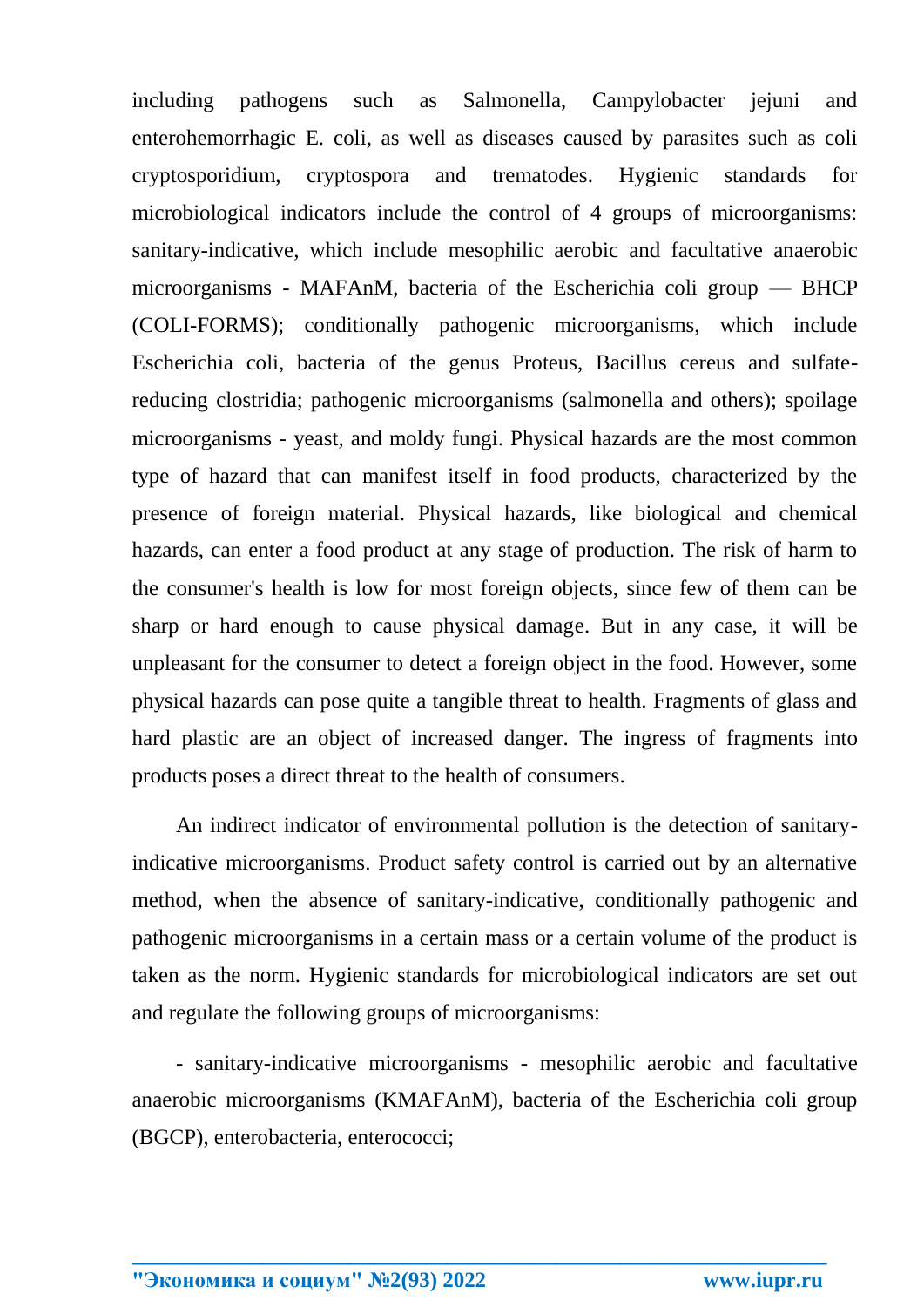- conditionally pathogenic microorganisms, which include E. coli, Staphylococcus aureus, V. cereus, Clostridium perfringens, bacteria of the genus Proteus;

- pathogenic microorganisms, including bacteria of the genus Salmonella, Listeria, Yersinia;

- spoilage microorganisms: yeast and mold fungi, as well as some lactic acid microorganisms;

- microorganisms of the starter microflora and probiotic cultures: microorganisms in products with a normalized level of microflora and probiotic products. The maximum permissible amount of extraneous microorganisms, mainly sanitary-indicative and spoilage microorganisms, in a certain mass or volume of the product, which does not violate microbiological stability during storage, subject to the established storage conditions, and does not pose a danger to human life, is called the risk limit.

## References:

1. Kondratieva, A.V. Quality management at milk processing enterprises / A.V. Kondratieva, M. B. Rebezov, A. N. Mazaev, O. V. Bogatova. - Text : direct // Young scientist. — 2014. —  $\mathbb{N}^{\circ}$  11 (70). — Pp. 55-59.

2. Ubaydulloyevna Z. G. Antithesis-contradiction of meanings //ACADEMICIA: An International Multidisciplinary Research Journal. – 2021. – Т. 11. – №. 6. – С. 693-697.

3. Ugli N. S. D. Types of transformer overload protection //ASIAN JOURNAL OF MULTIDIMENSIONAL RESEARCH. – 2021. – Т. 10. – №. 4. – С. 552-556.

4. Губер Н. Б., Ребезов М. Б., Топурия Г. М. Инструменты снижения рисков при реализации инновационных проектов в сфере продуктов питания животного происхождения. Вестник Южно-Уральского государственного университета. Серия: Экономика и менеджмент. 2014. Т. 8. № 1. С. 156–159.